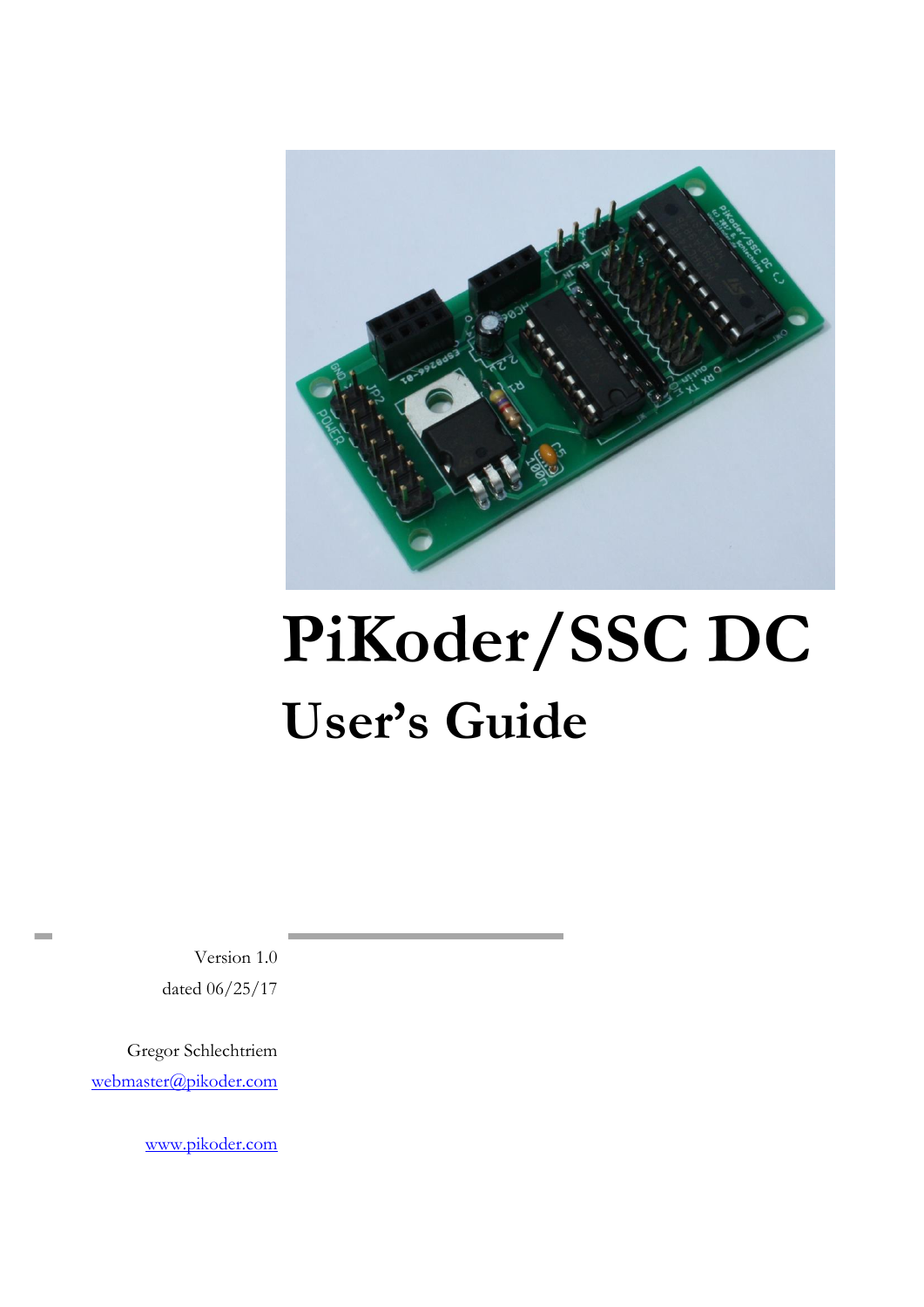#### **Content**

| <b>Overview</b>                                 | 3  |
|-------------------------------------------------|----|
| Programming your PiKoder/SSC for daisy chaining | 5  |
| <b>Testing your parameters</b>                  |    |
| Setting up the complete system                  | 9  |
| <b>Wiring diagrams</b>                          | 11 |
| PiKoder/SSC DC schematic and pinning            | 13 |
| miniSSC protocol description                    | 15 |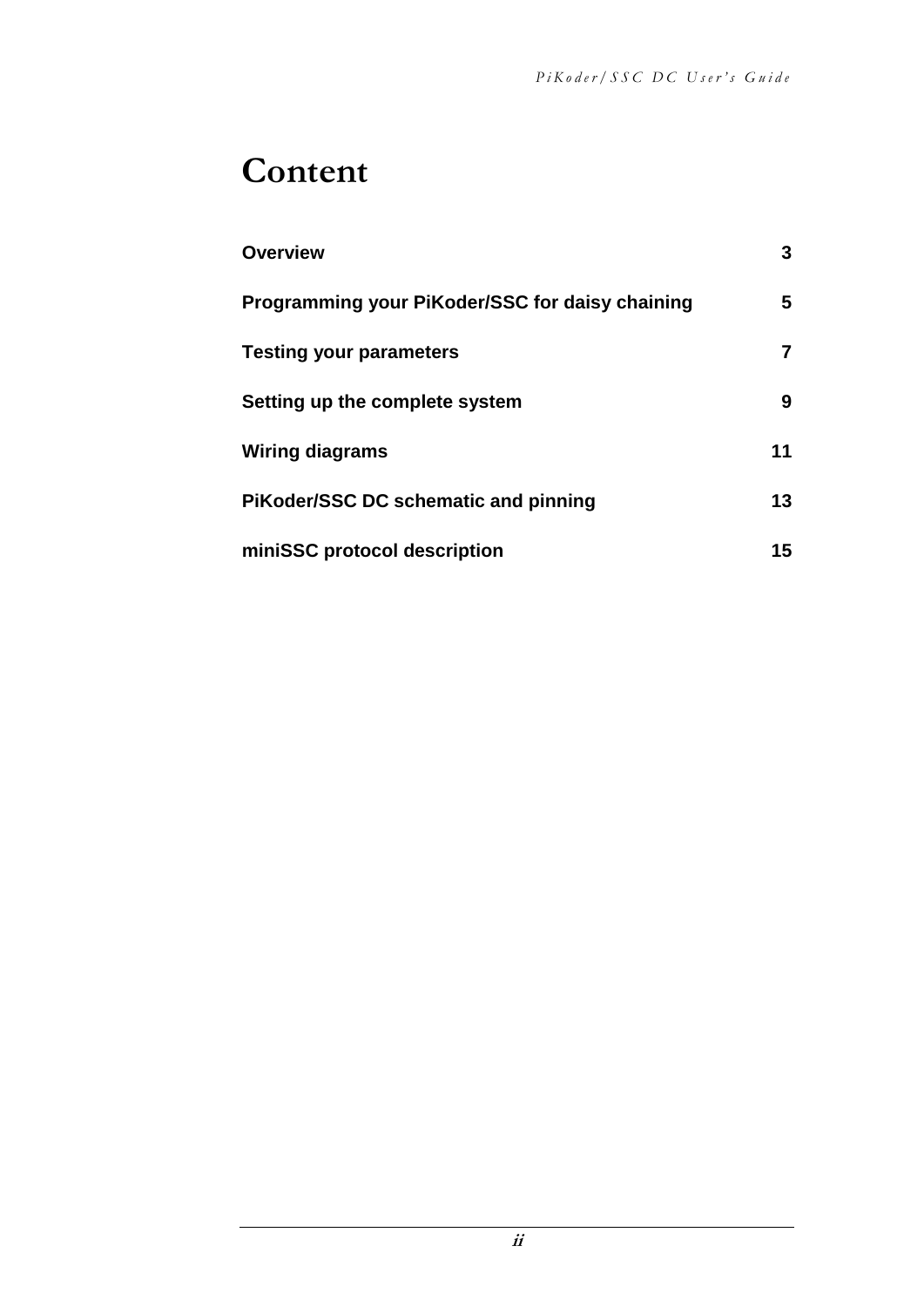# **1**

#### *Overview*

The PiKoder/SSC DC is a base board greatly simplifying daisy chaining for up to eight PiKoders thus catering for up to 64 servo channels. It provides you with a bus driver, some logic to avoid shorts caused by communication problems, a dc-dc power converter and a holder for a radio – be it a Bluetooth module or a WLAN radio. This guide provides the respective settings, the wiring diagrams and the schematics and pinning of the board.

Daisy chaining of PiKoder/SSC's is based on the miniSSC protocol which supports up to 255 servo channels. Thereby it lends itself as a very suitable protocol for multi-channel RC applications. Each PiKoder/SSC can control up to eight servos. If you want to address more than eight channels you would thus daisy chain a respective number of PiKoder/SSCs (be it PiKoder/SSCs, PiKoder/SSC wRX, or PiKoder/SSC RX) to support the number of channels required by your application.

For correct addressing, you would assign a different miniSSC offset to each device connected to the bus, so that the PiKoders can be individually addressed by your serial commands. This will be done using the PiKoder Control Center PCC application on your PC.

For testing your configuration, you could use the Pololu Serial Transmitter application which allows you to emulate the miniSSC protocol. Please note that the PiKoder Control Center always assumes a one on one configuration and therefore does ignore any miniSSC offset.

Please note that besites the hardware setup and the programming for daisy chaning you would additionally have to make sure in your control application that no serial command you send to the controllers will cause unintended operations of the devices it was not address to. Therefore, whenever you would connect more than one PiKoder to the bus, then you would have to strictly adhere to the miniSSC command structure.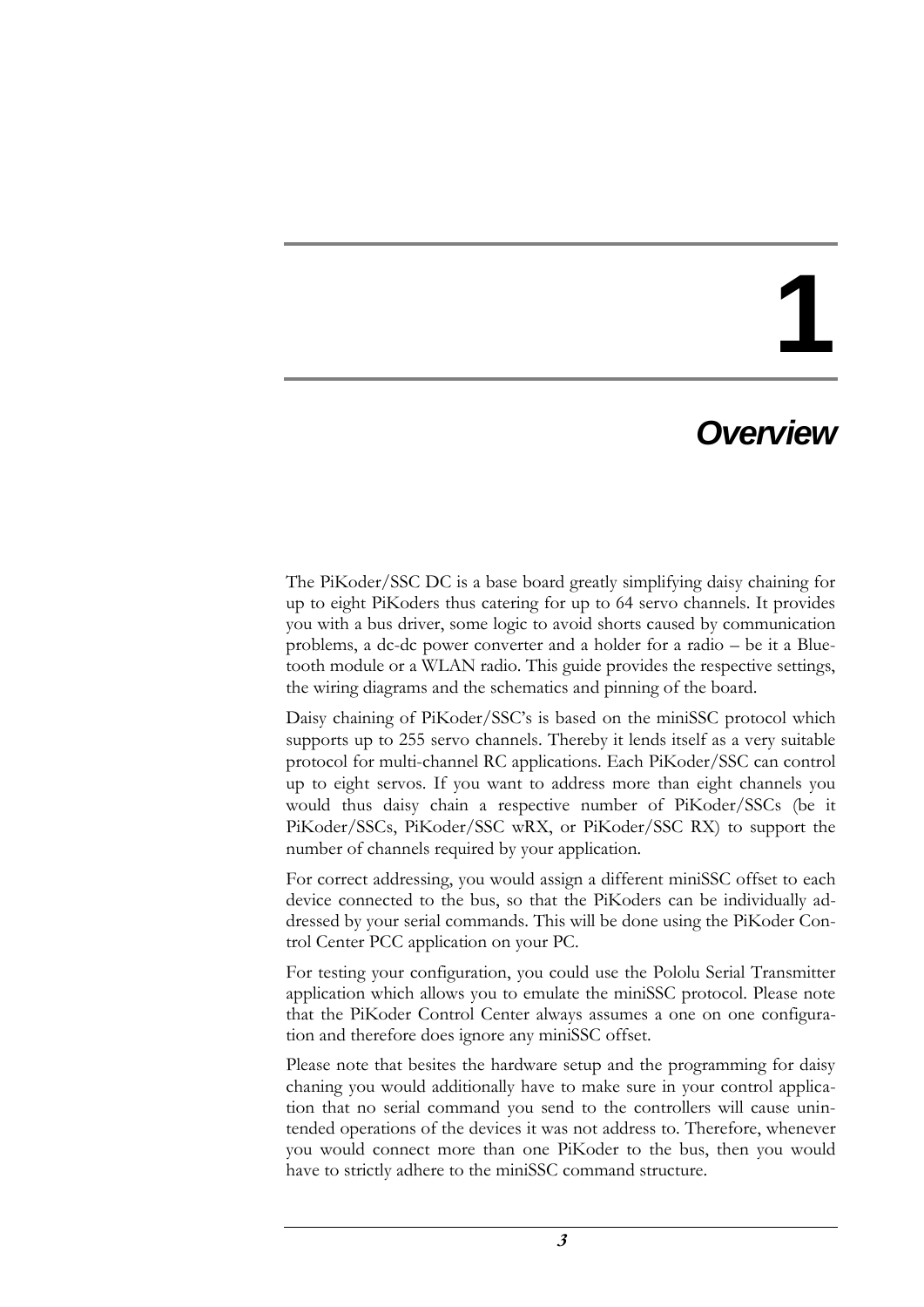The next chapters will guide you through the steps involved to daisy chain your PiKoder/SSCs using the PiKoder/SSC DC. Please always check for updated information and new software releases on [www.pikoder.com](http://www.pikoder.com/) before you start.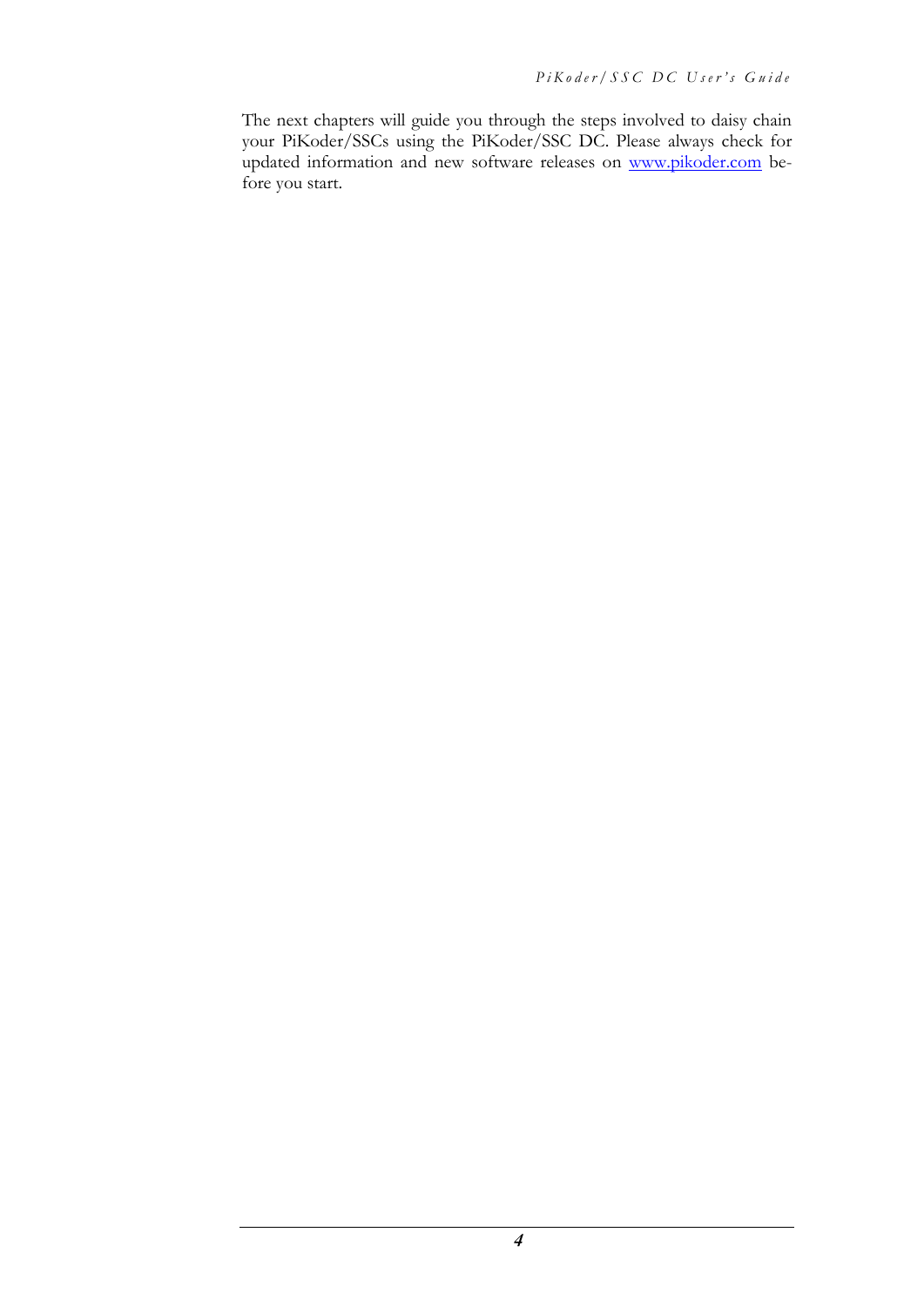### **2**

#### *Programming your PiKoder/SSC for daisy chaining*

The PiKoder Control Center PCC provides access to all configuration options as well as for real-time control with an easy to use graphical user interface. For almost any project, you will want to start by using the control center to set up and test your PiKoder/SSC. This section explains how to assign the miniSSC offset to a PiKoder/SSC. Please refer to the User's Guide of the respective PiKoder/SSC in regards to setting up the connection between your PC and the controller.

After starting the PCC Control Center and connecting to the PiKoder/SSC the application shows information similar to the screenshoot below.

| <b>PCC PiKoder Control Center</b>                                                                                      |                                        | œ                                                         | $\overline{\mathbf{x}}$<br>-0 |
|------------------------------------------------------------------------------------------------------------------------|----------------------------------------|-----------------------------------------------------------|-------------------------------|
| <b>Connection to PiKoder</b><br><b>COM</b><br>Select COM port and<br>COM <sub>1</sub><br>$\hat{=}$<br>click to connect | <b>Status</b><br>Parameters loaded ok. | <b>PiKoder Info</b><br><b>SSC</b><br><b>Type Id</b><br>r. |                               |
|                                                                                                                        |                                        | 2.06<br><b>Firmware</b>                                   |                               |
| <b>Channels</b> [µs]<br><b>Position</b>                                                                                | min.<br>max.                           | <b>PiKoder Parameters</b><br>neutral<br>miniSSC Offset    |                               |
| 1500<br>1:<br>$\blacktriangleleft$                                                                                     | $870 -$<br>$2220 -$<br>▶               | ÷<br>$1500 -$<br>0                                        |                               |
| 2:<br>1500                                                                                                             | $870 -$<br>$2220 -$<br>٠               | TimeOut [0.1s]<br>$1500 -$                                |                               |
| 3:<br>1500<br>۰                                                                                                        | $870 -$<br>$2220 -$<br>٠               | $\mathbf{0}$<br>÷<br>$1500 -$                             |                               |
| 1500<br>41<br>$\blacktriangleleft$                                                                                     | $870 -$<br>$2220 -$<br>١               | $1500 -$                                                  |                               |
| 1500<br>5:<br>$\blacktriangleleft$                                                                                     | $870 -$<br>$2220 -$<br>×.              | $1500 -$                                                  |                               |
| 1500<br>6:                                                                                                             | $870 -$<br>$2220 -$<br>▶               | $1500 -$                                                  |                               |
| 1500<br>7:                                                                                                             | $2220 -$<br>$870 -$<br>۰               | $1500 -$<br><b>Parameter</b>                              |                               |
| 1500<br>8:                                                                                                             | $870 -$<br>$2220 -$<br>٠               | $1500 -$<br><b>Save Parameters</b>                        |                               |

**PCC (PiKoder Control Center)**

The miniSSC Offset is programmed in the respective field. The value in this field determines which servo numbers the device will respond to in the miniSSC protocol. The default value is '0' meaning that this PiKoder/SSC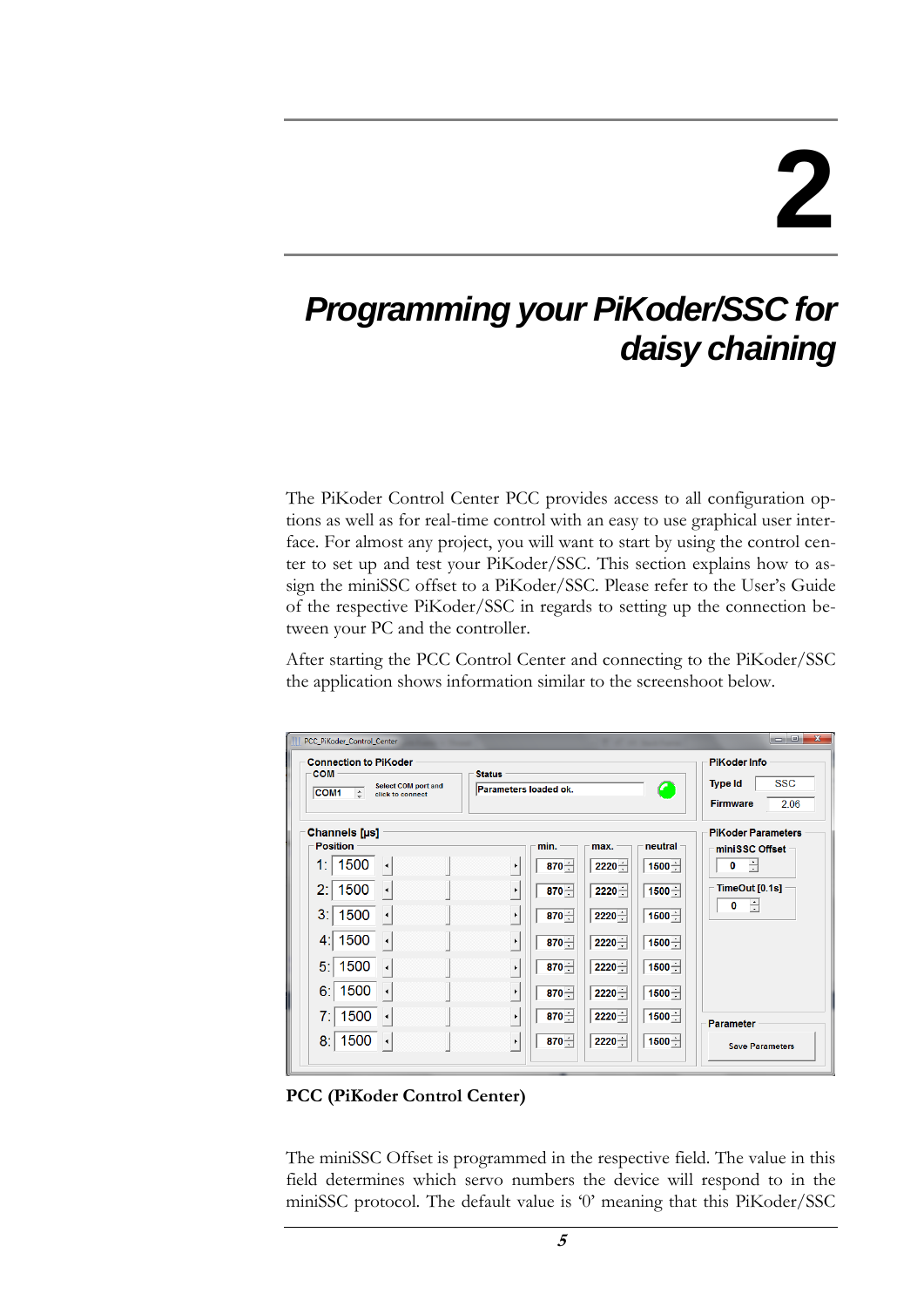will control channels 0 to 7 according the miniSSC protocol definition. If you wanted to address the next eight channels beginning with number 8 then you change the field value to 8. For more details on the miniSSC protocal please refer to Exhibit C.

The PiKoder/SSC will initially store the update value in its memory and this information would be lost after loosing power. In order to retain this value you would have to store it in the controller's EEPROM by clicking the 'Save Parameters' button in the lower left corner.

Please bear in mind that all controllers require a different offset to allow for individual addressing. This means that you have to program each controller following the steps outlined here.

If you want to set any other parameter to an application specific value, e.g. upper or lower limits, then this would be the right point in time to do so.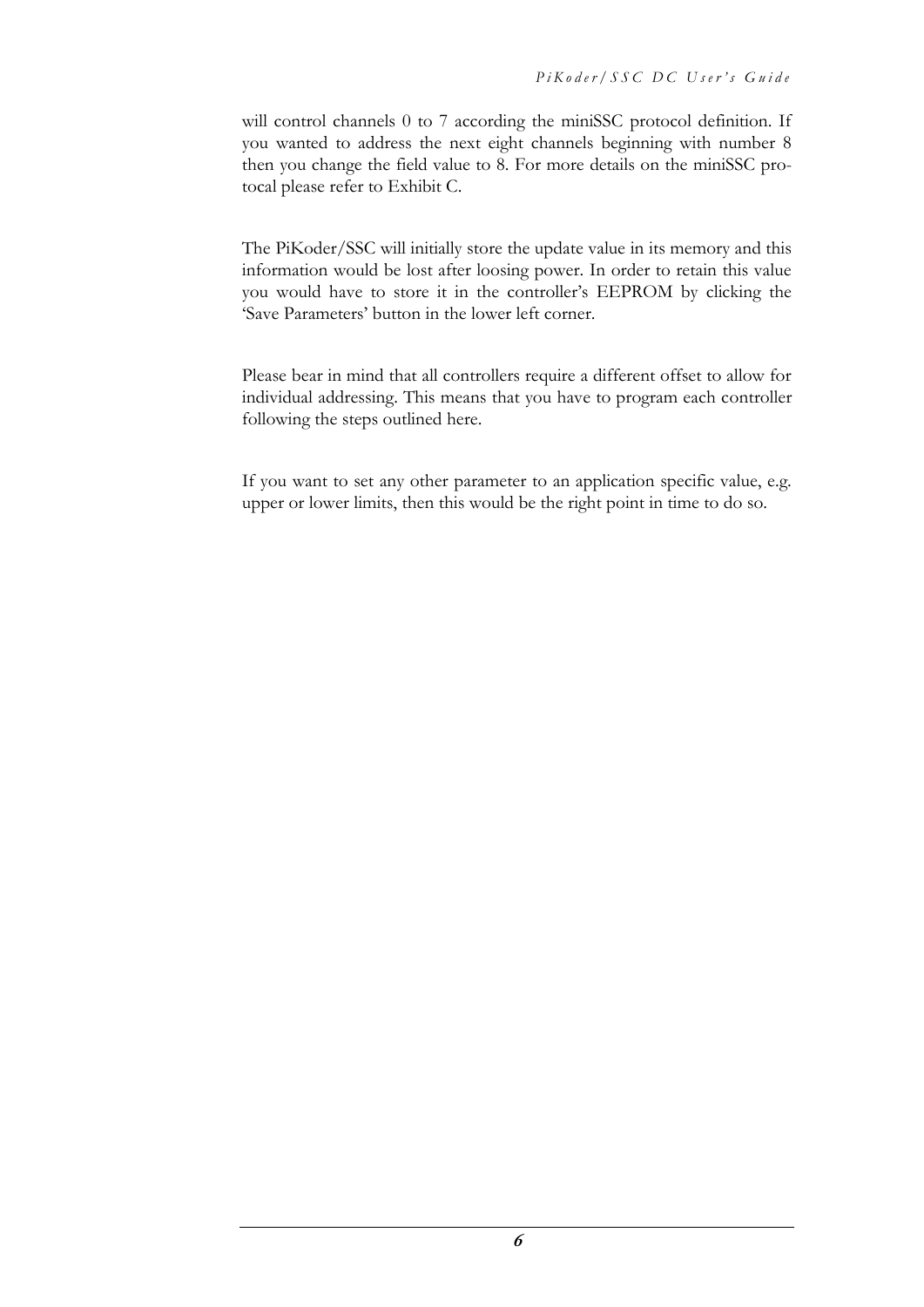#### *Testing your parameters*

After completing the programming it is recommended that you test your programming outsite of the application using the Pololu Serial Transmitter (http://www.pololu.com/docs/0J23).

Download the software and follow the recommended installation procedure. Then start the program and connect to the PiKoder/SSC using the same COM port you used before with the PCC. Please make sure that you did end the SSC Comand Center application in order to release the COM port.

For the following test it is assumed that you had programmed your PiKoder/SSC's offset value to eight. In this case the PiKoder/SSC would control channels 8 through 15. The following test procedure will verify the correct programming.

Connect a servo to the PiKoder/SSC's Channel 1 (the connector closest to the servo power connector) and make sure that the PiKoder as well as the servo is powered up. Then enter a miniSSC command to move servo eight to the right as shown in the screenshoot on the next page and send the commando to the PiKoder/SSC by clicking the Send-3-byte-command button. The servo should move now to the right.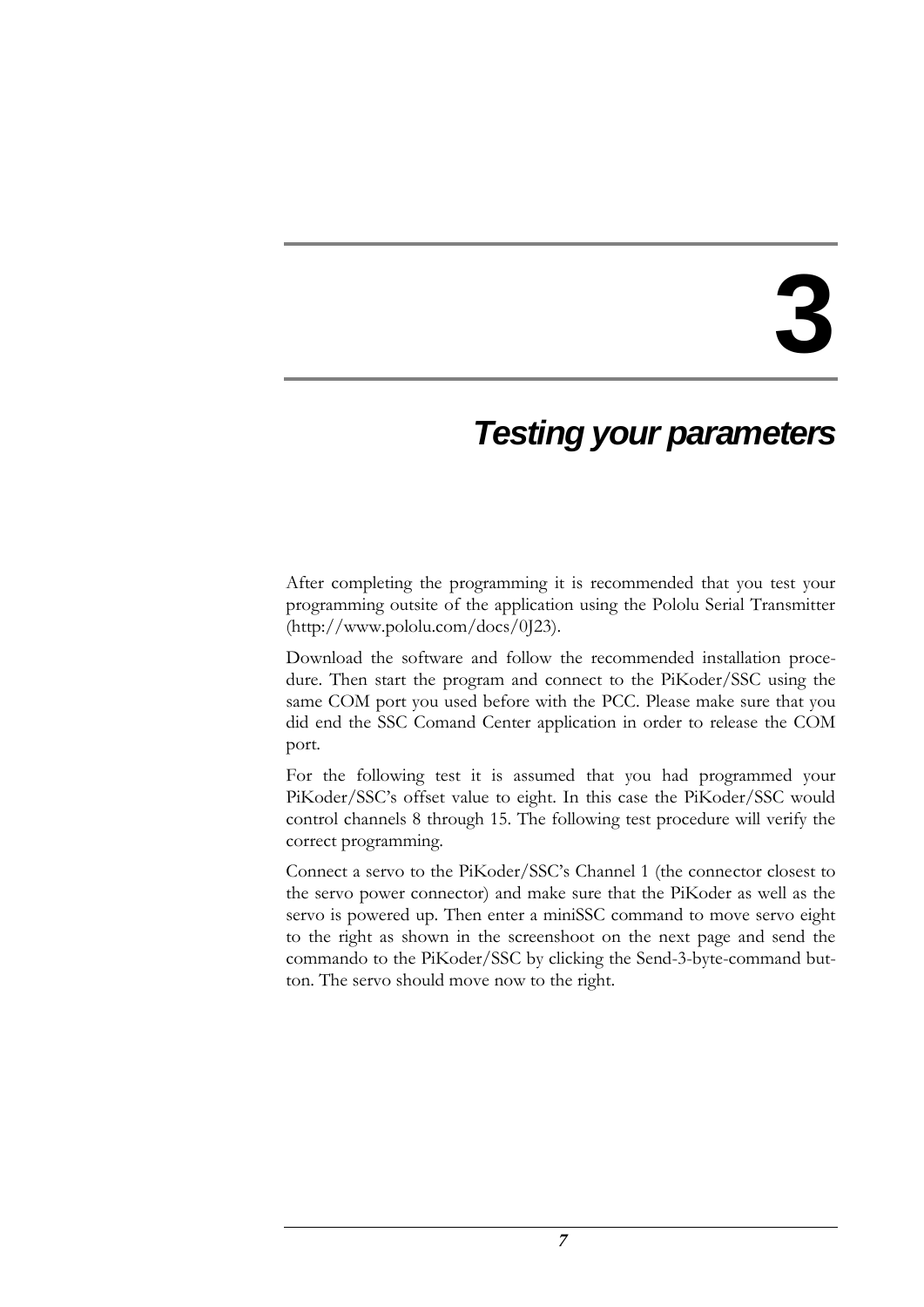| <b>Pololu Serial Transmitter v1.3 - Connected</b>        |                     |
|----------------------------------------------------------|---------------------|
| 9600<br>COM Port<br><b>Baud Rate</b><br>COM4<br>bps      | append CRC7 byte    |
| Disconnect<br>Connect                                    |                     |
| use "0x" prefix for hex (e.g. you can write 128 or 0x80) |                     |
| single byte:                                             | Send single byte    |
| 2-byte command:                                          | Send 2-byte command |
| 0xFF<br>3-byte command:<br>8<br>254                      | Send 3-byte command |
| 4-byte command:                                          | Send 4-byte command |
| 5-byte command:                                          | Send 5-byte command |
| 6-byte command:                                          | Send 6-byte command |
| Sent/Received data (hex):                                |                     |
| 06:49:34<br>sent FF 08 FE                                |                     |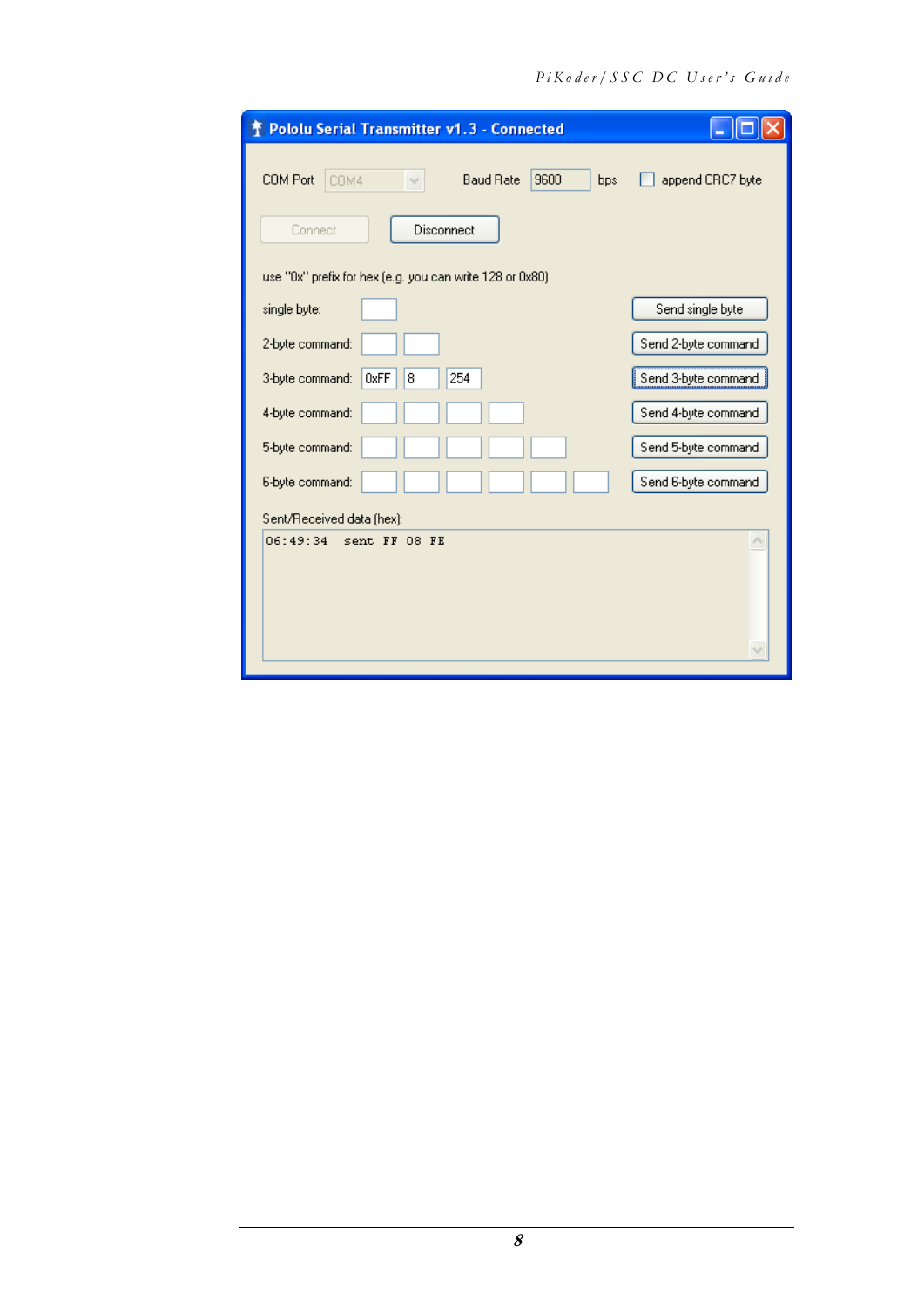**4**

#### *Setting up the complete system*

After completing and testing the programming you would now wire the components and commission the system.

Exhibit A shows the pinning of the respective components. Please take a look at the respective pinning of your PiKoders and connect the respective pins. The PiKoder/SSC DC provides for rows of connected pins to simplify wiring the system.

It is recommended that you perform another test as described in the previous section to check that all channels are working as anticipated.

The final step would be to insert the radio (either a HC06 for Bluetooth communication or an ESP8266-01 for WLAN) into the respective position.

The following image shows the PiKoder/SSC DC with a plugged in ESP8266 module.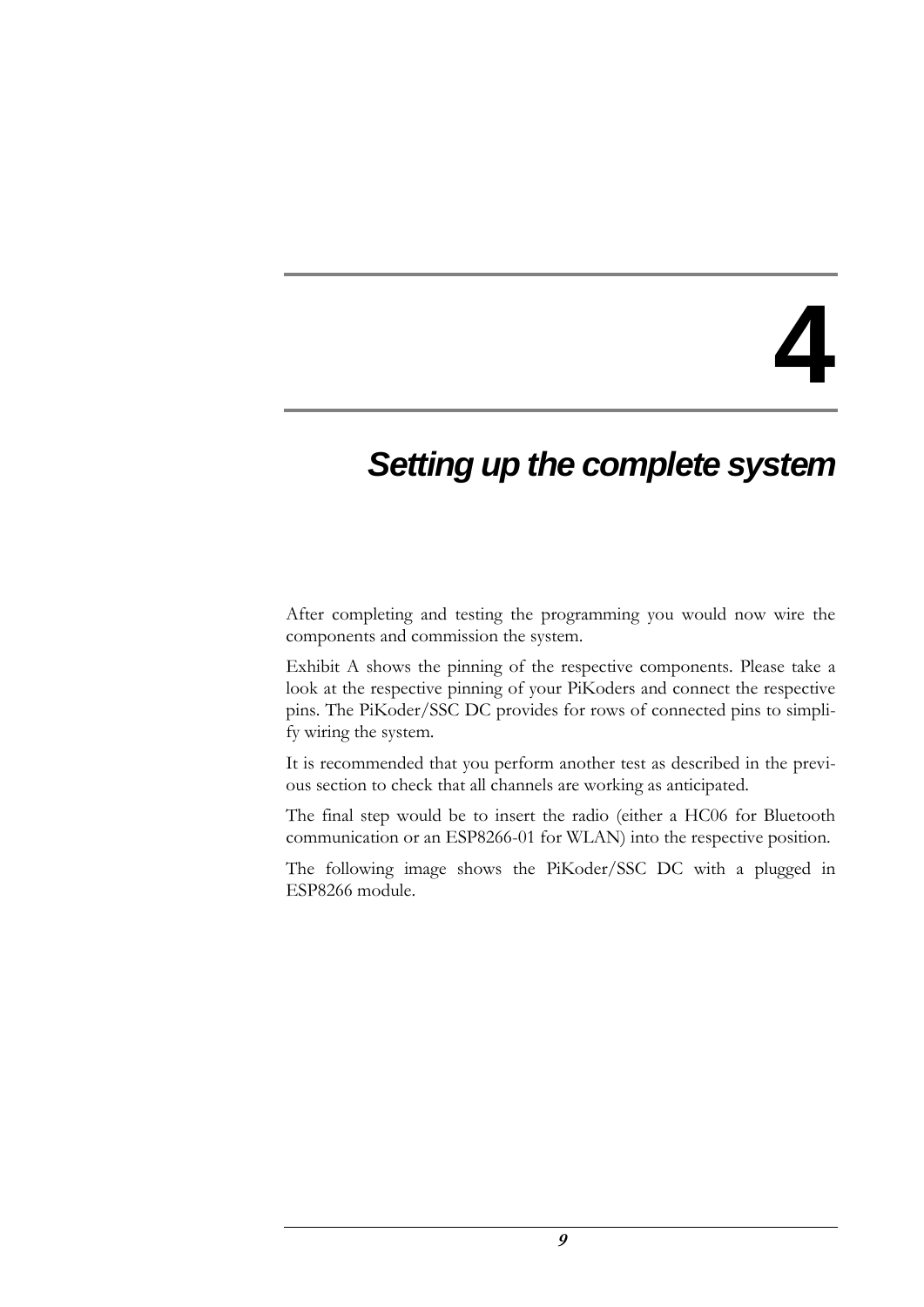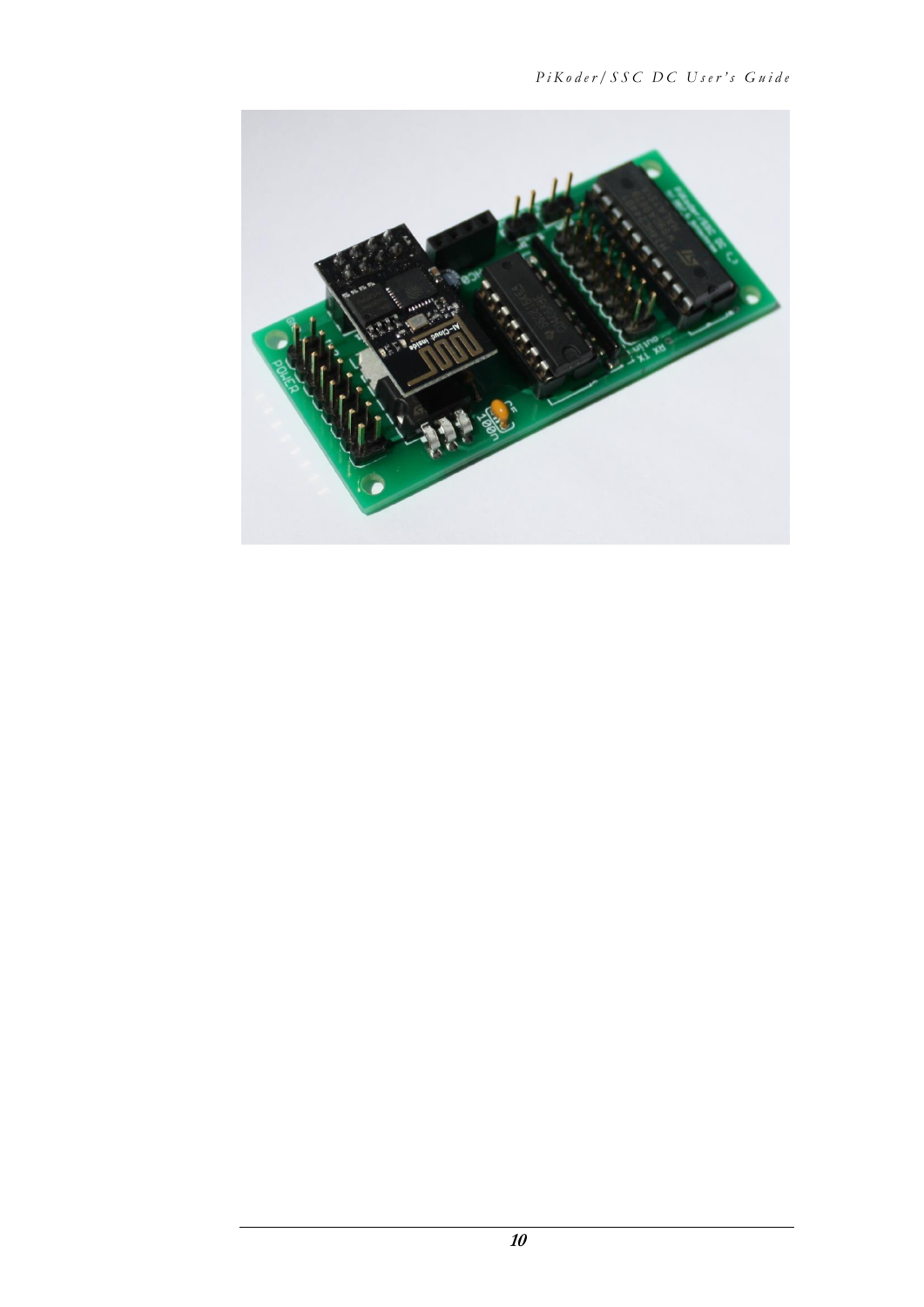

### **Wiring diagrams**

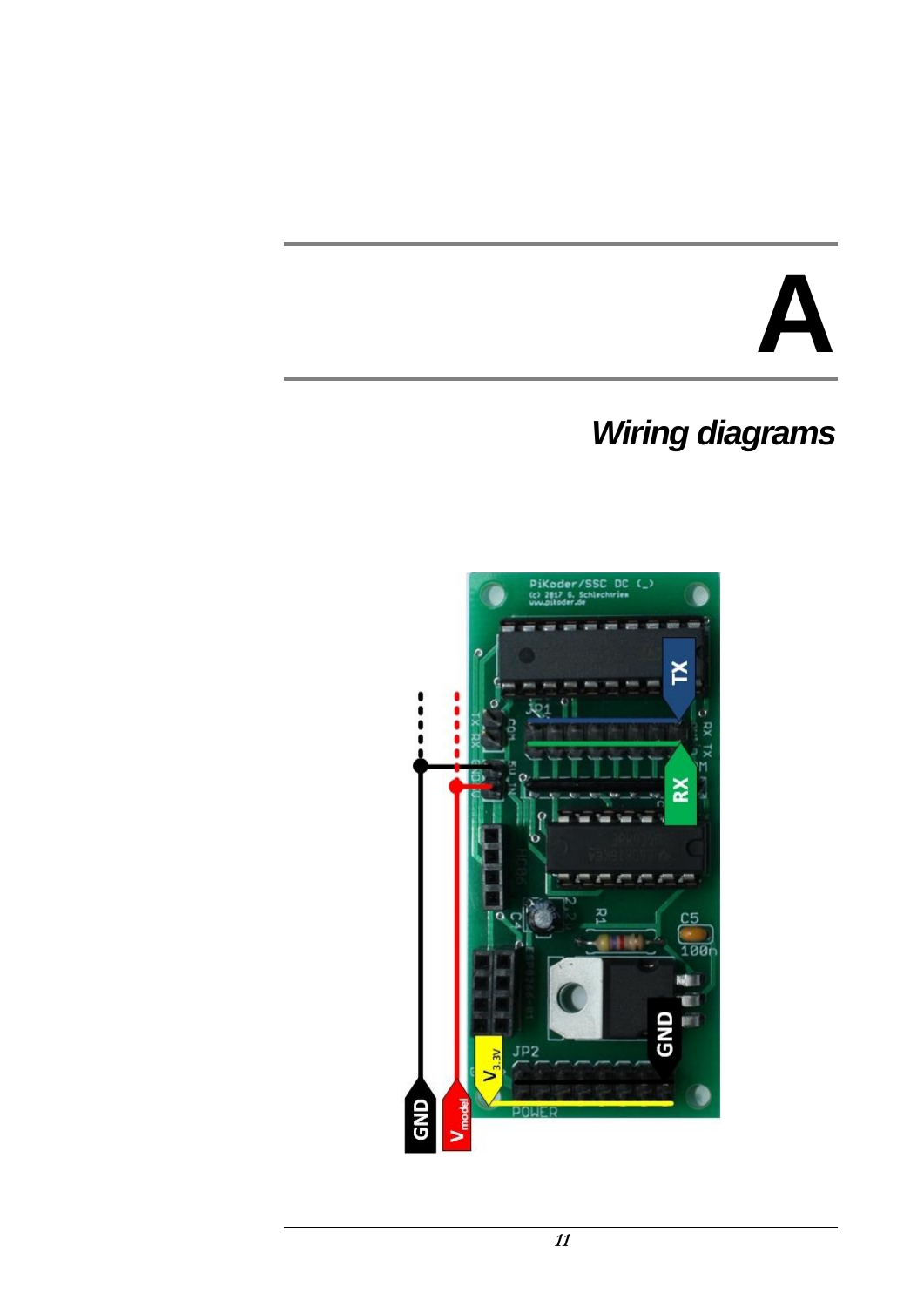

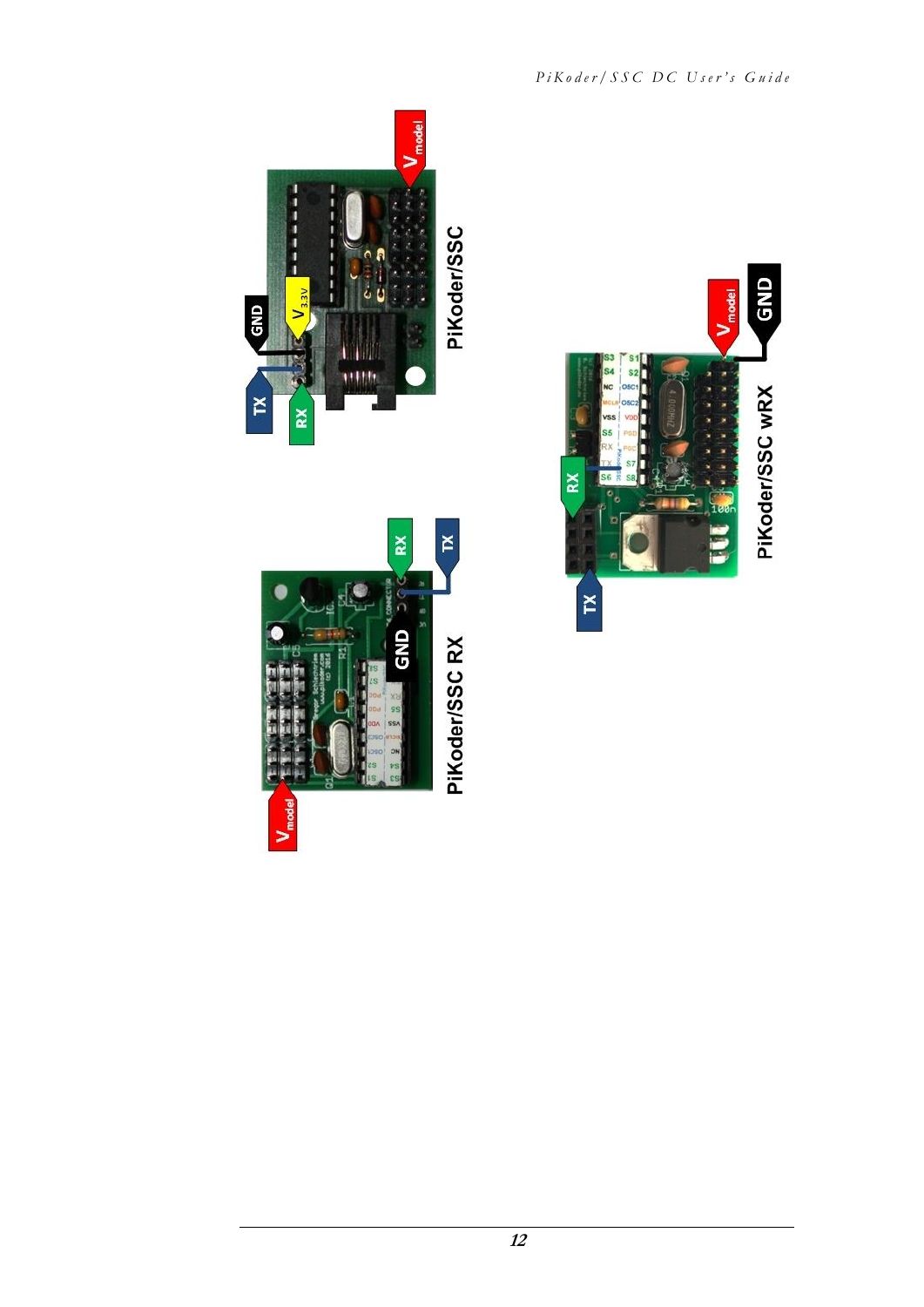### **B**

#### *PiKoder/SSC DC schematic and pinning*

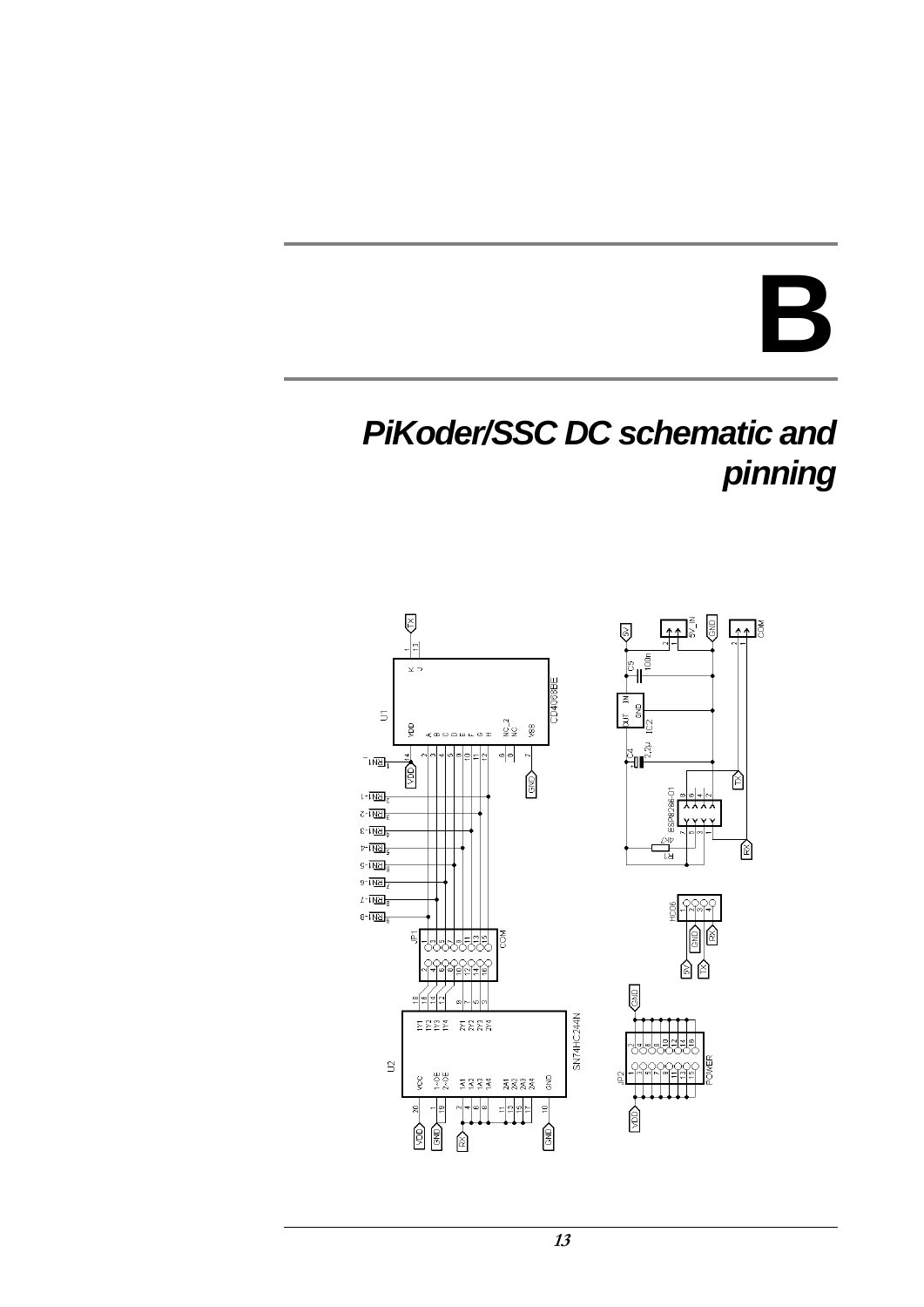